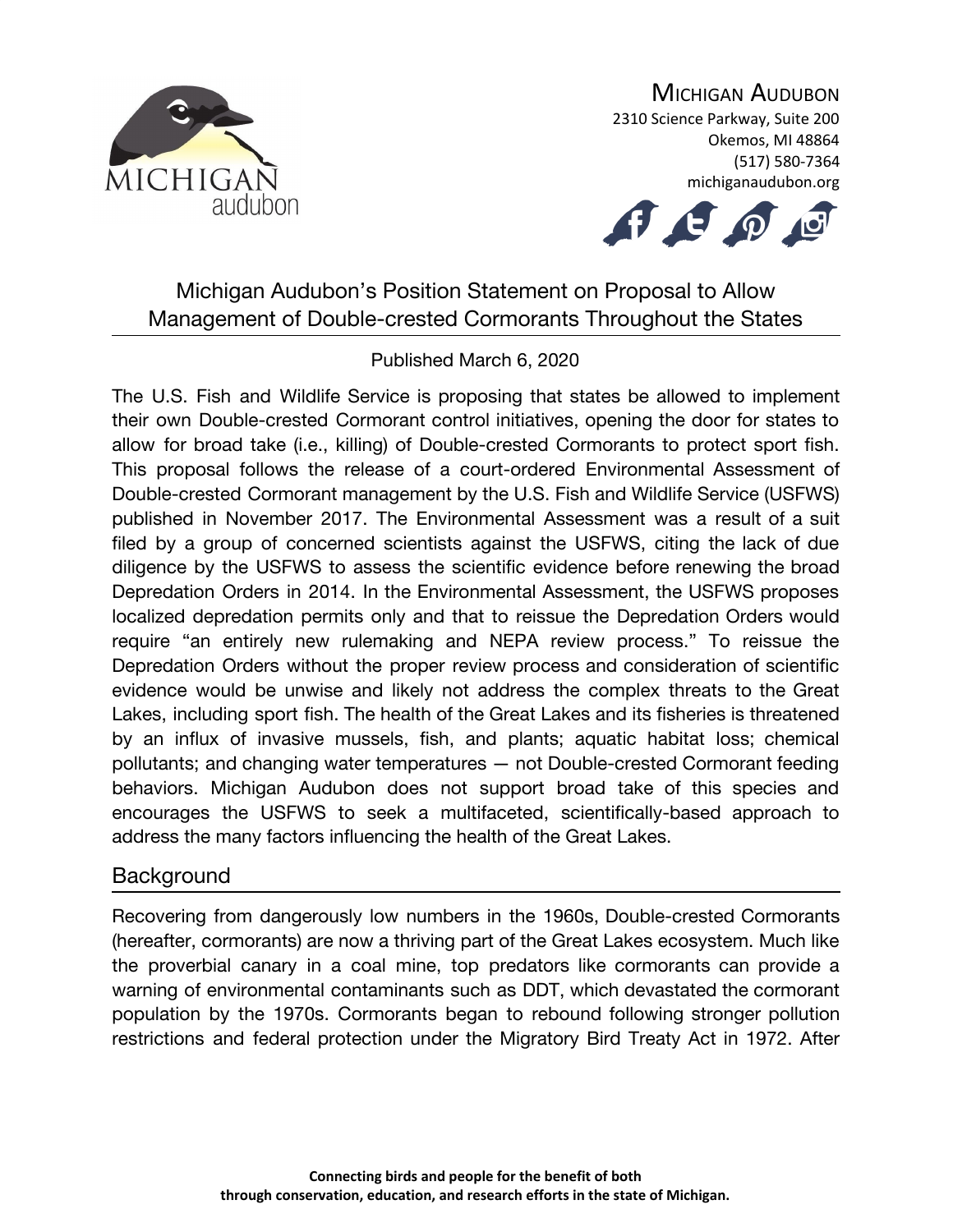rapid population growth starting in the 1980s, the Mississippi/Central Flyway population is now estimated at over 200,000 and appears to be stabilizing.

As a fish-eating species, cormorants have long been perceived as a threat to the sport fishing industry, despite many scientific studies concluding that cormorants have little impact on recreational or commercial fishing (Dorr et al. 2016). Diet studies suggest cormorant diets are highly variable in terms of species consumed; however cormorants are fairly consistent in the size of prey they consume (typically under 6" in length) and can have localized impacts on certain size classes of fish. Cormorants feed on what is most abundant and easy to catch which may include desirable, recently-stocked species or undesirable species like invasive alewife and round goby. Cormorant diets reflect what is abundant and available in the environment around them; there is no clear evidence that as a species, cormorants have a negative impact on sport fish and instead cormorants have varied diets that often include invasive fish species, which are known to have negative impacts on the Great Lakes.

Originally created in 1998 and amended in 2003, the Aquaculture Depredation Order and Public Resource Depredation Order (PRDO) allowed for the broad take of cormorants through annual egg-oiling (to prevent hatching) and lethal culls of adult cormorants, in order to protect aquaculture and recreational fishing industries. Under the Public Resource Depredation Order, state fish and wildlife agencies, tribes, and the U.S. Department of Agriculture could control cormorants "committing or about to commit depredations on the public resources of fish, wildlife, plants and their habitats on public and private lands and freshwater" in 13 states. This Depredation Order encouraged the persecution of fish-eating cormorants for consuming, or about to consume, fish. The intent of the PRDO was to "protect" recreational sport fishing, even though the impacts of cormorants on recreational fishing remain unclear. Both of the aforementioned Depredation Orders were renewed in 2014 without a full review of the environmental impacts and scientific evidence; the USFWS was later found to be in violation of NEPA and in 2016 these Depredation Orders were suspended until a complete Environmental Assessment could be conducted.

On November 7, 2017 the USFWS released an Environmental Assessment for Issuing Depredation Permits for Double-crested Cormorant Management. In this Assessment, the USFWS proposes individual depredation permits as the control method for alleviating issues with Double-crested Cormorants when proven necessary. The proposal limits the scope of depredation permits for "managing cormorants at or near aquaculture facilities, alleviating human health and safety concerns, protecting threatened and endangered species […], and reducing damage to property." Any actions related to recreational sport fishing were excluded. The EA goes on to recommend a maximum annual take of 51,571 Double-crested Cormorants (39,726 in Mississippi/Central Flyway) across 37 states.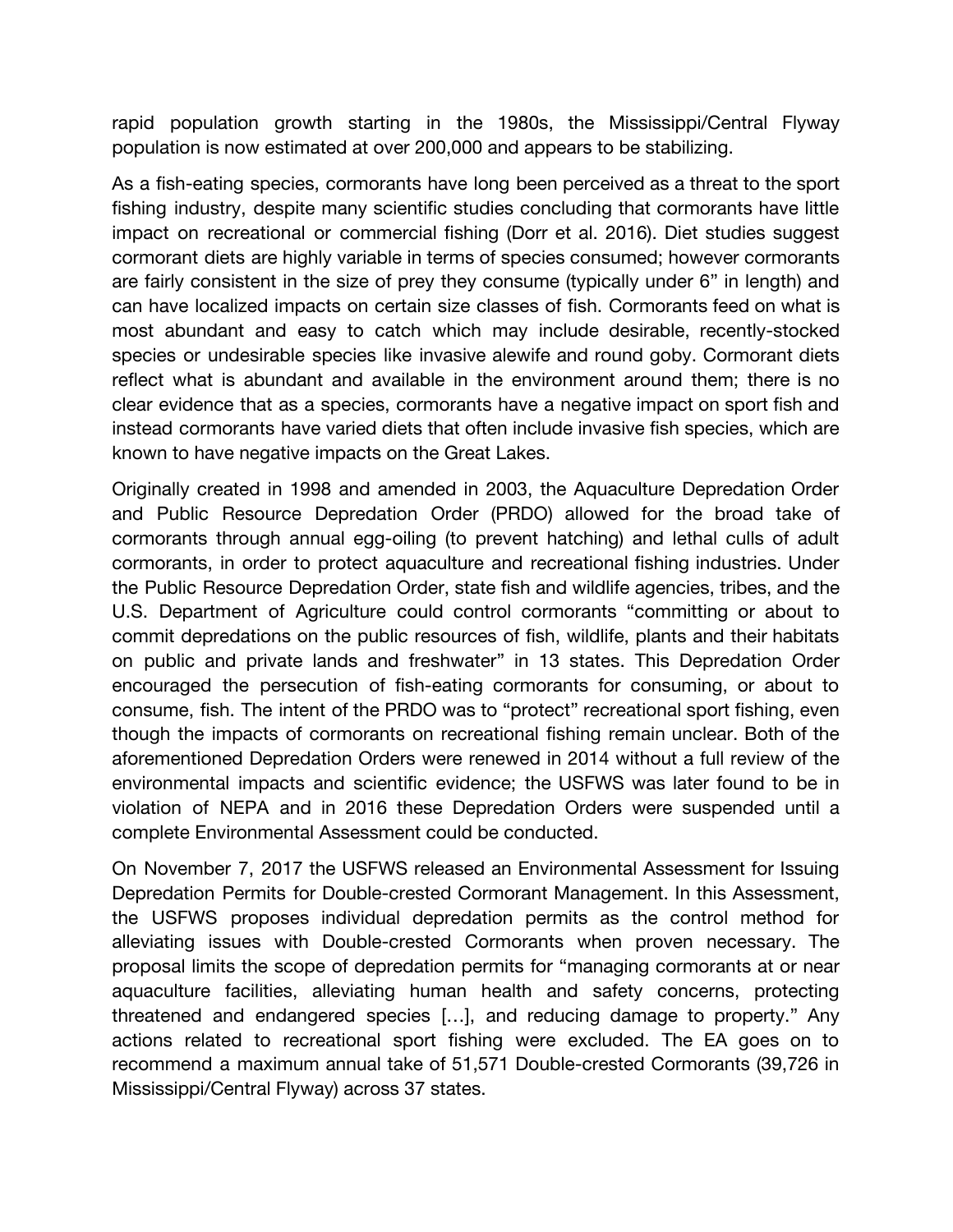The proposal to allow states to implement their own cormorant control initiatives provides more opportunity for harmful management by reducing federal oversight for migratory bird protections. This is an attempt to revert back to the Depredation Orders to encourage take of Double-crested Cormorants for perceived impacts on sport fish, despite mixed scientific evidence for the efficacy of these practices. It should also be noted that cormorants in the Great Lakes often nest in close proximity to other colonial nesting waterbirds including Common and Caspian Terns (species of conservation concern) and any practices to control cormorants cause disturbance to these and other species nesting nearby. The Public Resource Depredation Order was encouraging the persecution of a visually-obvious target, when the reasons for dwindling sportfish populations are complex and lack a silver bullet. As stated above, the USFWS is still proposing individual damage permits to manage cormorant populations where there is a demonstrated need.

The collapse of the Great Lakes ecosystems has resulted from decades of abuse, exploitation, and neglect. Pollutants like DDT were a major cause of decline of the Double-crested Cormorant and other top avian predators. Although chemical inputs are more restricted in some cases, nonpoint source pollution remains a significant problem for the Great Lakes. Over 185 aquatic invasive species are impacting the Great Lakes and new species will continue colonizing our lakes unless strict protections on ballast water are upheld and strengthened. Invasive quagga and zebra mussels (both likely arrived from ballast water) have cleared the waters of zooplankton, an essential food source for many hatchling sport and nongame fish. Many diet studies have shown invasive fish species (alewife and round goby) constitute a substantial part of Great Lakes' cormorants' diets.

Now a familiar story for several nongame species in Michigan, the Double-crested Cormorant was once nearly extirpated from the state and the proposed plan to allow states to implement their own cormorant initiatives may result in further unjust persecution by those seeking a quick solution with poor scientific evidence. Scientists have attempted to quantify the impacts of cormorants on the sport fishing industry and the impact of cormorant management for decades, but studies have only shown the issue to be complex and variable. Among other things, the Great Lakes are suffering from pollution; invasive fish, plants, and mussels; habitat loss; and changing water temperatures. It is likely that each of these problems has had a negative impact on the health of the Great Lakes and the sport and nongame fish that depend on them. Efforts to shift oversight and management of this migratory bird from federal to individual state-based actions and initiatives will not solve the complex degradation of the Great Lakes and will instead unjustly persecute a native bird species.